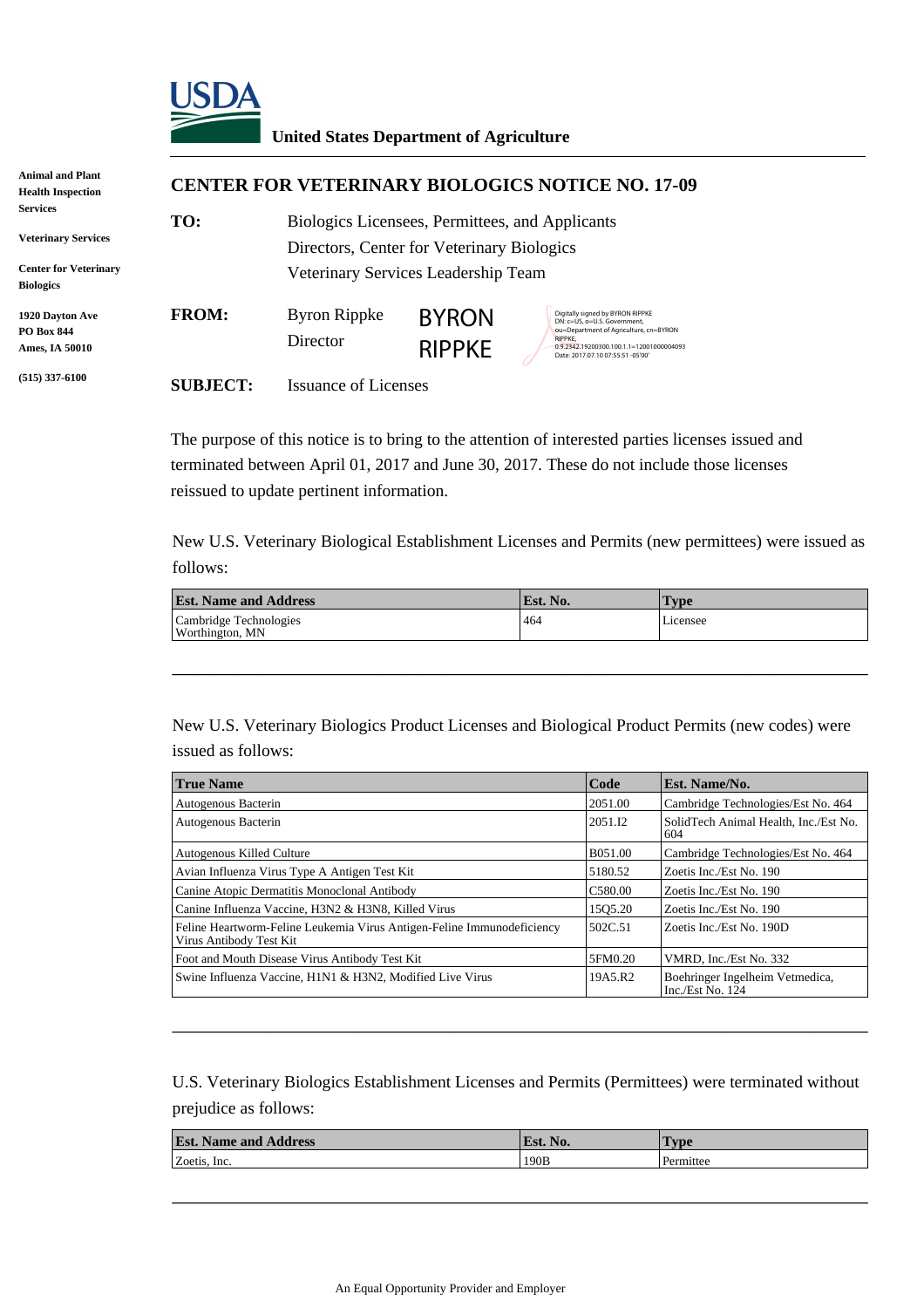U.S. Veterinary Biological Product Licenses and Permits (codes) were terminated without prejudice as follows:

| <b>True Name</b>                                                                                                                                                                                     | Code    | Est. Name/No.                                                     |
|------------------------------------------------------------------------------------------------------------------------------------------------------------------------------------------------------|---------|-------------------------------------------------------------------|
| Autogenous Bacterin                                                                                                                                                                                  | 2051.IO | SolidTech Animal Health, Inc./Est No.<br>604                      |
| Autogenous Vaccine, Killed Virus                                                                                                                                                                     | 1015.10 | SolidTech Animal Health, Inc./Est No.<br>604                      |
| Autogenous Vaccine, Killed Virus, Autogenous Bacterin                                                                                                                                                | 4500.IO | SolidTech Animal Health, Inc./Est No.<br>604                      |
| Avian Influenza Virus, H7N3 Subtype, Live Virus                                                                                                                                                      | E004.00 | Elanco US Inc./Est No. 196                                        |
| Avian Reovirus, Live Virus                                                                                                                                                                           | E041.01 | Elanco US Inc./Est No. 196                                        |
| Borrelia Burgdorferi Bacterin                                                                                                                                                                        | 2126.01 | Boehringer Ingelheim Vetmedica,<br>Inc./Est No. 124               |
| Bursal Disease Virus, Live Virus                                                                                                                                                                     | E271.10 | Elanco US Inc./Est No. 196                                        |
| Canine Coronavirus Vaccine, Killed Virus, Borrelia Burgdorferi Bacterin                                                                                                                              | 47A5.20 | Boehringer Ingelheim Vetmedica,<br>Inc./Est $\overline{N}$ o. 124 |
| Canine Coronavirus-Parvovirus Vaccine, Modified Live & Killed Virus                                                                                                                                  | 14R7.22 | Boehringer Ingelheim Vetmedica,<br>Inc./Est No. $124$             |
| Canine Coronavirus-Parvovirus Vaccine, Modified Live & Killed Virus                                                                                                                                  | 14R7.29 | Boehringer Ingelheim Vetmedica,<br>Inc./Est No. 124               |
| Canine Distemper-Adenovirus Type 2 Vaccine, Modified Live Virus                                                                                                                                      | 13A1.27 | Zoetis Inc./Est No. 190                                           |
| Canine Distemper-Adenovirus Type 2 Vaccine, Modified Live Virus, Leptospira Canicola-Icterohaemorrhagiae Bacterial Extract                                                                           | 4629.27 | Zoetis Inc./Est No. 190                                           |
| Canine Distemper-Adenovirus Type 2-Coronavirus-Parainfluenza-Parvovirus<br>Vaccine. Modified Live & Killed Virus                                                                                     | 1599.20 | Boehringer Ingelheim Vetmedica,<br>Inc./Est $No. 124$             |
| Canine Distemper-Adenovirus Type 2-Coronavirus-Parainfluenza-Parvovirus<br>Vaccine, Modified Live & Killed Virus, Borrelia Burgdorferi Bacterin                                                      | 47C5.29 | Boehringer Ingelheim Vetmedica,<br>Inc./Est $\overline{N}$ o. 124 |
| Canine Distemper-Adenovirus Type 2-Coronavirus-Parainfluenza-Parvovirus<br>Vaccine, Modified Live & Killed Virus, Leptospira Canicola-Grippotyphosa-<br>Icterohaemorrhagiae-Pomona Bacterial Extract | 46J9.28 | Boehringer Ingelheim Vetmedica,<br>Inc./Est $\overline{N}$ o. 124 |
| Canine Distemper-Adenovirus Type 2-Parainfluenza-Parvovirus Vaccine,<br>Modified Live Virus, Leptospira Canicola-Grippotyphosa-Icterohaemorrhagiae-<br>Pomona Bacterial Extract                      | 4637.28 | Boehringer Ingelheim Vetmedica,<br>Inc./Est $\overline{N}$ o. 124 |
| Canine Distemper-Adenovirus Type 2-Parainfluenza-Parvovirus Vaccine,<br>Modified Live Virus, Leptospira Canicola-Icterohaemorrhagiae Bacterial Extract                                               | 4639.28 | Boehringer Ingelheim Vetmedica,<br>Inc./Est $\overline{N}$ o. 124 |
| Canine Distemper-Adenovirus Type 2-Parvovirus Vaccine, Modified Live Virus                                                                                                                           | 1331.20 | Boehringer Ingelheim Vetmedica,<br>Inc./Est No. 124               |
| Canine Influenza Vaccine, H3N8, Killed Virus                                                                                                                                                         | 15K5.21 | Boehringer Ingelheim Vetmedica,<br>Inc./Est $No. 124$             |
| Feline Calicivirus Vaccine, Killed Virus                                                                                                                                                             | 15C5.22 | Boehringer Ingelheim Vetmedica,<br>Inc./Est $\overline{N}$ o. 124 |
| Feline Calicivirus Vaccine, Killed Virus                                                                                                                                                             | 15C5.21 | Boehringer Ingelheim Vetmedica,<br>Inc./Est No. 124               |
| Feline Immunodeficiency Virus Vaccine, Killed Virus                                                                                                                                                  | 15A5.23 | Boehringer Ingelheim Vetmedica,<br>Inc./Est No. 124               |
| Feline Immunodeficiency-Leukemia Virus Vaccine, Killed Virus                                                                                                                                         | 15D5.R0 | Boehringer Ingelheim Vetmedica,<br>Inc./Est $\overline{N}$ o. 124 |
| Feline Leukemia-Rhinotracheitis-Calici-Panleukopenia Vaccine, Killed Virus                                                                                                                           | 15B5.20 | Boehringer Ingelheim Vetmedica,<br>Inc./Est No. 124               |
| Feline Rhinotracheitis-Calici-Panleukopenia Vaccine, Modified Live & Killed<br>Virus                                                                                                                 | 16D7.20 | Boehringer Ingelheim Vetmedica,<br>Inc./Est $\overline{N}$ o. 124 |
| Feline Rhinotracheitis-Calicivirus Vaccine, Modified Live Virus                                                                                                                                      | 16C1.22 | Boehringer Ingelheim Vetmedica,<br>Inc./Est $\overline{N}$ o. 124 |
| Leptospira Canicola-Icterohaemorrhagiae Bacterial Extract                                                                                                                                            | 2671.05 | Boehringer Ingelheim Vetmedica,<br>Inc./Est No. 124               |
| Leptospira Canicola-Icterohaemorrhagiae Bacterial Extract                                                                                                                                            | 2671.05 | Zoetis Inc./Est No. 190                                           |
| Ovine Ecthyma Vaccine, Live Virus                                                                                                                                                                    | 1821.50 | <b>Texas Agricultural Experiment</b><br>Station/Est No. 393       |
| Parvovirus Vaccine, Killed Virus, Erysipelothrix Rhusiopathiae-Leptospira<br>Canicola-Grippotyphosa-Hardjo-Icterohaemorrhagiae-Pomona Bacterin                                                       | 48C5.01 | Zoetis Inc./Est No. 190                                           |
| Parvovirus Vaccine, Modified Live Virus                                                                                                                                                              | 18M1.24 | Boehringer Ingelheim Vetmedica,<br>Inc./Est $\overline{N}$ o. 124 |
| Rabies Vaccine, Live Raccoon Poxvirus Vector                                                                                                                                                         | 1901.R5 | Boehringer Ingelheim Vetmedica,<br>Inc./Est No. 124               |
| Tetanus Antitoxin                                                                                                                                                                                    | 6302.00 | Zoetis Inc./Est No. 190                                           |
| Tetanus Toxoid                                                                                                                                                                                       | H601.02 | Zoetis, Inc./Est No. 190B                                         |